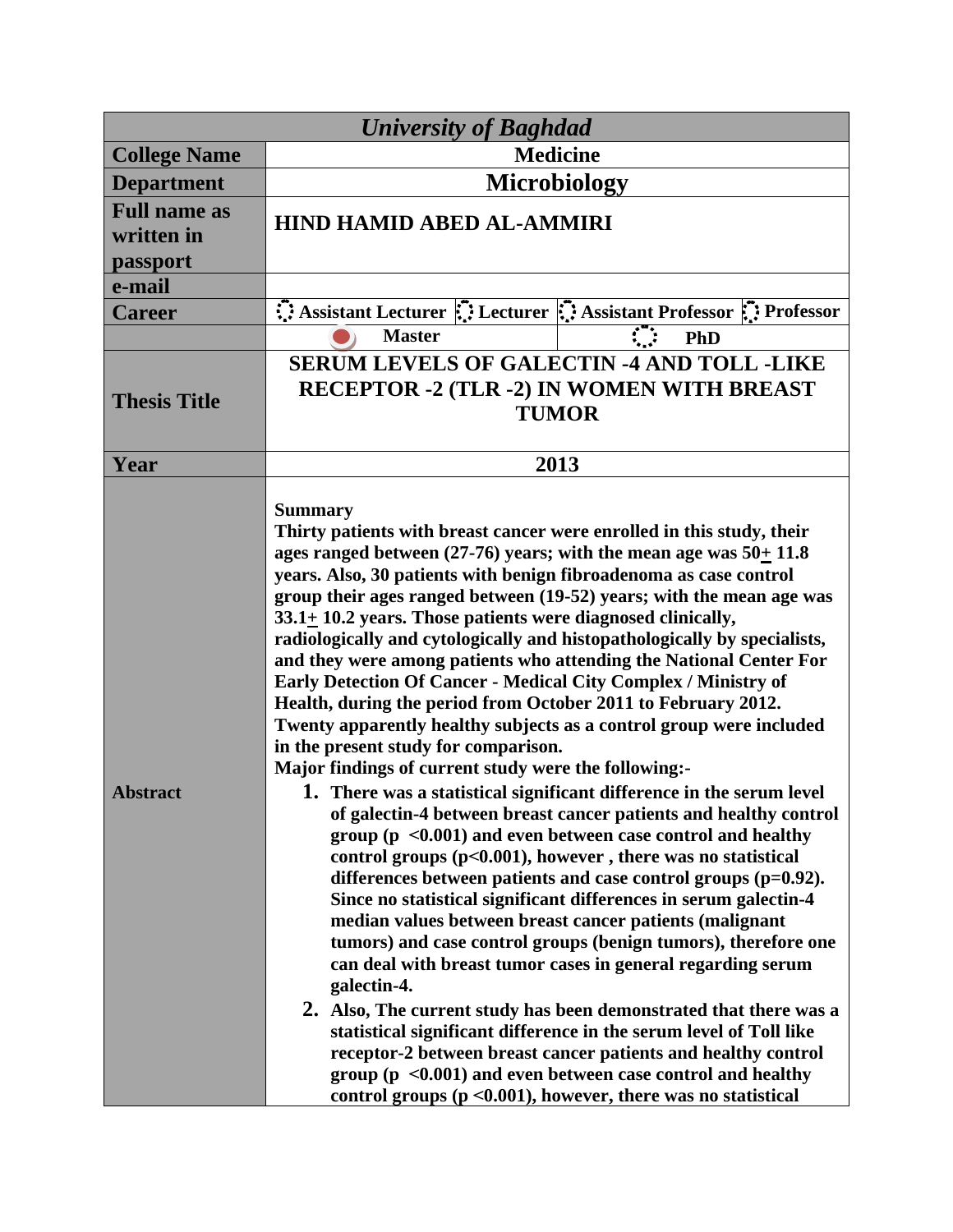**differences between patients and case control groups (p =0.44). Since no statistical significant differences in serum Toll like receptor-2 median values between breast cancer patient (malignant tumors) and case control groups (benign tumors), therefore one can deal with breast tumor cases in general regarding serum Toll like receptor-2 .**

- **3. The predictive value of the tested galectin-4 to detect the validity of this parameter was studied since it had the highest accuracy (98.8) with sensitivity 100% within the cut off value (0.44ng/ml); therefore, testing positive at this cut-off value will establish a possible diagnosis of tumor with (95.2%) confidence in a clinical setting where the primary diagnosis of tumor had equal odds probability (50% pretest probability), and with (99.4% )confidence in a clinical setting where the primary diagnosis (based on history and examination) of tumor had a high probability (90% pretest probability).**
- **4. The predictive value of the tested Toll like receptor -2 to detected the validity of this parameter was studied since it had the highest accuracy (97.5) with sensitivity 100% within the cut off value (0.14ng/ml); therefore, testing positive at this cut -off value will establish a possible diagnosis of tumor with (90.9%) confidence in a clinical setting where the primary diagnosis of tumor had equal odds probability (50% pretest probability), and with (98.9% )confidence in a clinical setting where the primary diagnosis (based on history and examination ) of tumor had a high probability (90% pretest probability).**
- **5. The median concentration of serum galectin -4 was obviously higher (0.895 ng/ml) among those patients with average to long duration of disease (3months +) in comparison to those with very recent disease (> 3 months) and whose median concentration of galectin-4 was (0.552 ng/ml). The difference observed failed to reach the level of statistical significance (p value= 0.12); however, there was a statistic significant weak positive linear correlation between disease duration and human galectin-4 (r=0.268, p=0.039).**
- **6. The median concentration of serum Toll like receptor -2 was obviously higher (0.619 ng/ml) among those patients with average to long duration of disease (1years +) in comparison to those with very recent disease ( > 3 months) and whose median concentration of Toll like receptor -2 was (0.343 ng/ml). The difference observed failed to reach the level of statistical significance (p value= 0.049); however, there was a statistically non significant weak positive linear correlation between disease duration and serum Toll like receptor-2 (r=0.16, p=0.22).**
- **7. Concerning tumor size categories, the median concentration of serum galectin -4 was obviously higher (0. 895 ng/ ml) among**